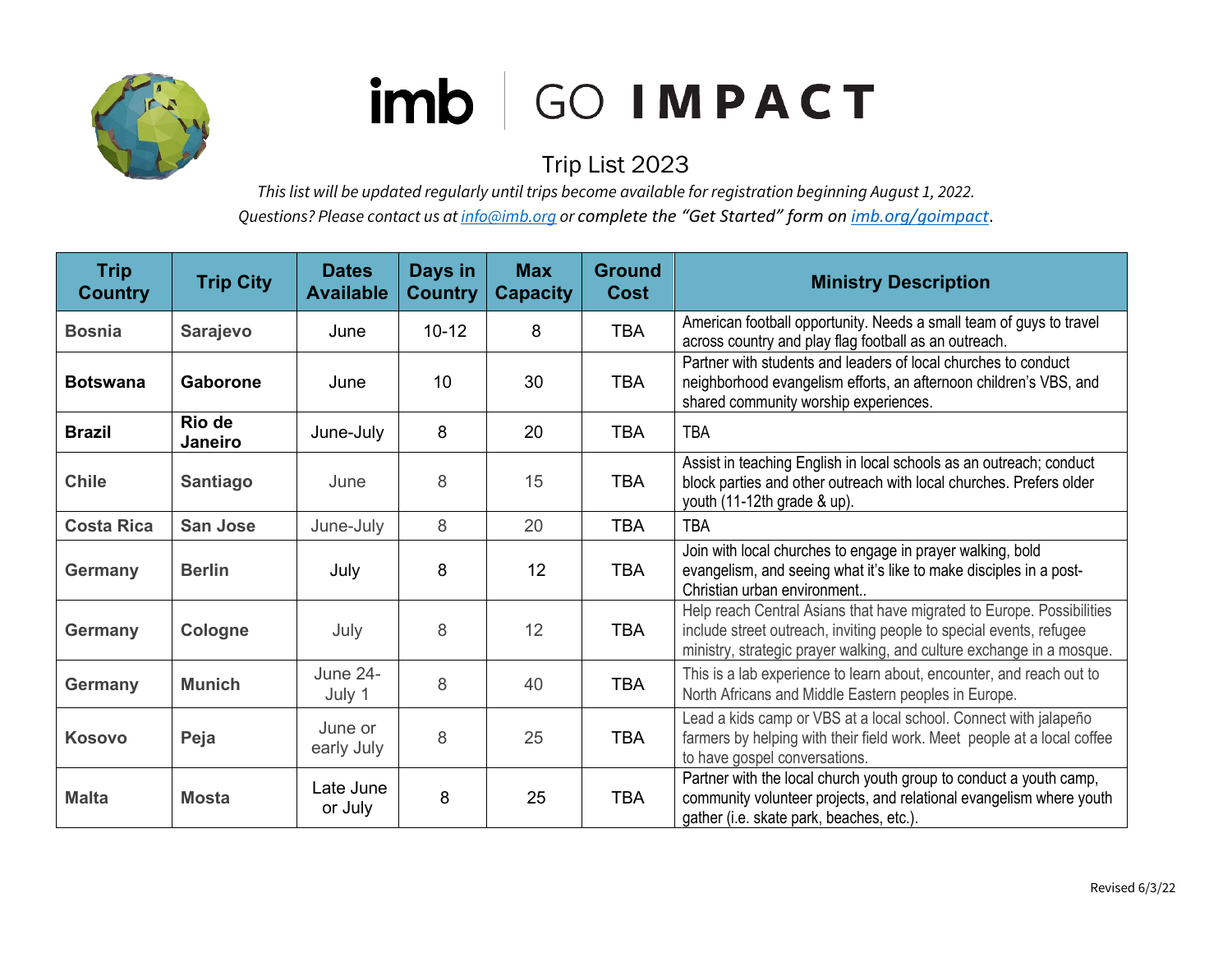| <b>Trip</b><br><b>Country</b> | <b>Trip City</b>   | <b>Dates</b><br><b>Available</b> | Days in<br><b>Country</b> | <b>Max</b><br><b>Capacity</b> | <b>Ground</b><br><b>Cost</b> | <b>Ministry Description</b>                                                                                                                                                                                                               |
|-------------------------------|--------------------|----------------------------------|---------------------------|-------------------------------|------------------------------|-------------------------------------------------------------------------------------------------------------------------------------------------------------------------------------------------------------------------------------------|
| <b>Mexico</b>                 | Guadalajara        | July                             | 8                         | 15                            | <b>TBA</b>                   | Conduct university student outreach and discipleship activities.                                                                                                                                                                          |
| <b>Mexico</b>                 | <b>Oaxaca</b>      | June or<br>July                  | 8                         | 40                            | <b>TBA</b>                   | Join local churches in reaching their neighborhoods thru sports and<br>English camps, house visits, and neighborhood parties.                                                                                                             |
| <b>Netherlands</b>            | <b>Rotterdam</b>   | July                             | 8                         | 15                            | <b>TBA</b>                   | Help reach Central Asians that have migrated to Europe. Activities will<br>include street outreach, community special events, refugee ministry,<br>strategic prayer walking, and culture exchange in a mosque.                            |
| <b>Nigeria</b>                | <b>TBA</b>         | June-July                        | $10 - 12$                 | 15                            | <b>TBA</b>                   | <b>TBA</b>                                                                                                                                                                                                                                |
| <b>Norway</b>                 | Oslo               | June                             | $7 - 10$                  | 10                            | <b>TBA</b>                   | Work with local church to conduct outreach and have gospel<br>conversations, meeting people in public areas thru coffee giveaways,<br>English language stations, prayer walking, and more.                                                |
| Panama                        | <b>Panama City</b> | June-July                        | 8                         | 20                            | <b>TBA</b>                   | <b>TBA</b>                                                                                                                                                                                                                                |
| <b>Poland</b>                 | <b>Krakow</b>      | June                             | 8                         | 25                            | <b>TBA</b>                   | Partner with local churches to conduct a children's camp or sports<br>ministry outreach. Assist with refugee and orphanage ministry.                                                                                                      |
| Portugal                      | <b>Porto</b>       | June                             | 8                         | 20                            | <b>TBA</b>                   | Partner with a local church to conduct youth and children's outreach<br>activities                                                                                                                                                        |
| Serbia                        | <b>Belgrade</b>    | July                             | 9                         | 14                            | <b>TBA</b>                   | Help with various aspects of a youth residential Christian camp -<br>modeling a Christ-like witness in word and deed to seekers and new<br>believers.                                                                                     |
| <b>South</b><br><b>Africa</b> | <b>Cape Town</b>   | June                             | 10                        | 15                            | <b>TBA</b>                   | Conduct a variety of children/youth outreach efforts, such as VBS,<br>sports activities, and Bible studies in a needy township in partnership<br>with local churches.                                                                     |
| <b>South</b><br><b>Africa</b> | Johannes-<br>burg  | July                             | 10                        | 15                            | <b>TBA</b>                   | Assist in reaching urban people through coffee house ministry, Bible<br>studies, street evangelism and prayer walking. Also join with a local<br>church in conducting children's outreach events.                                         |
| <b>Spain</b>                  | <b>Madrid</b>      | June or<br>July                  | 8                         | 20                            | <b>TBA</b>                   | Assist a church plant in reaching a variety of people: elderly, young<br>families, university students, and professionals. Use English clubs,<br>VBS, music concerts, sports, or other efforts to conduct outreach and<br>gospel sharing. |
| <b>Spain</b>                  | <b>Valencia</b>    | May or<br>June                   | 8                         | 12                            | <b>TBA</b>                   | Seeking an Hispanic church to come and help conduct outreach<br>ministry with a local churches in and outside of Valencia in various<br>activities and projects such as conversational English, sports, music,<br>sharing "God stories."  |